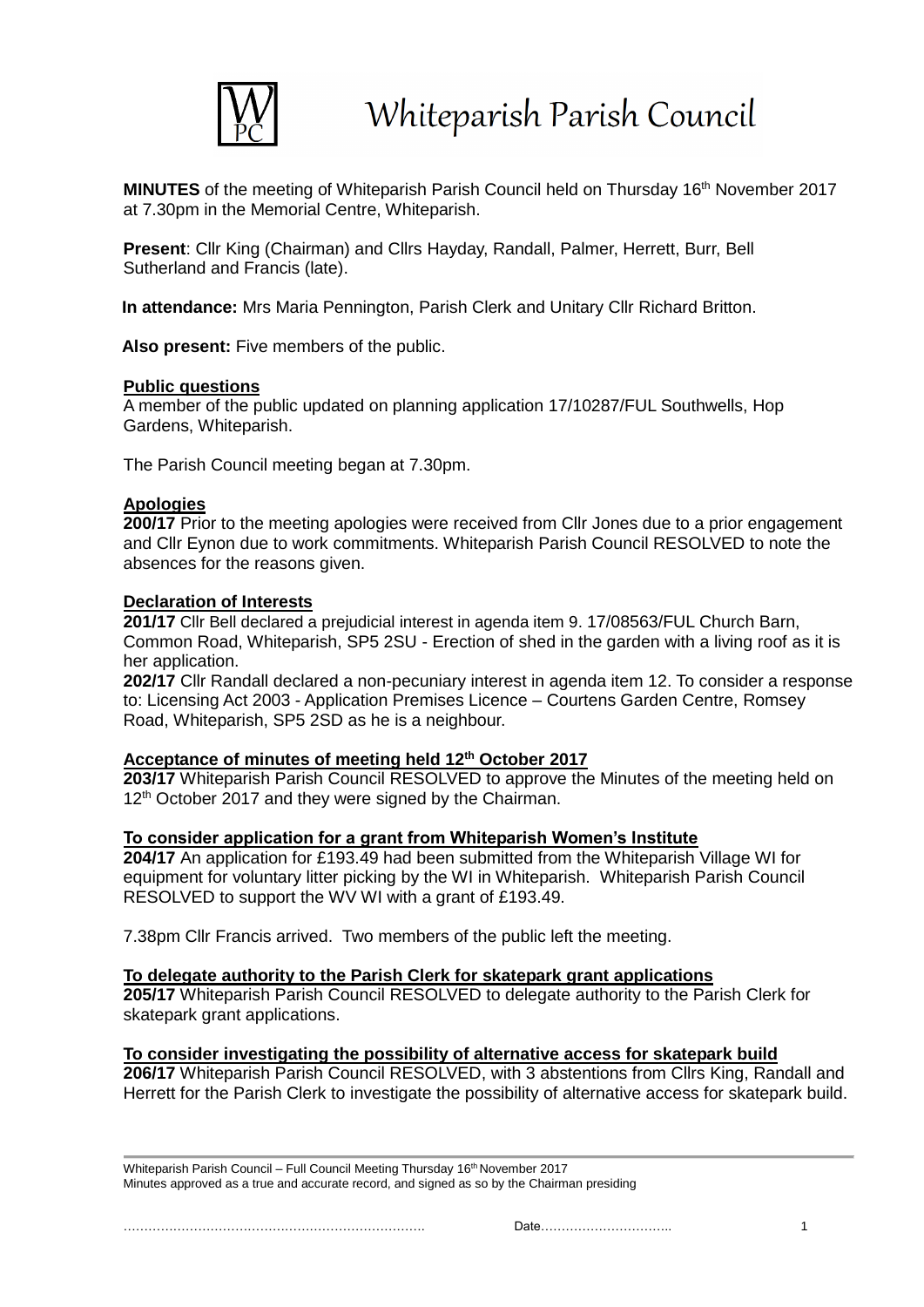# **Skatepark update**

**207/17** The Clerk reported that Cllr Jones and Sarah Skeates had met with Raymond Brown, awaiting outcome. The Clerk advised that Mr Aymes had been thanked for his assistance for information regarding skatepark grants.

# **Planning update**

**208/17** Enforcement issues were discussed at Goldens Farm and also at the Kings Head Public House.

**209/17** It was suggested by a Councillor that enforcement notifications are placed on the Planning List which is circulated to all Parish Councillors.

# **To consider a response to planning application received:**

**210/17 17/10287/FUL Southwells, Hop Gardens**, Whiteparish, Salisbury, SP5 2SS Single storey detached garden out-building annexe. Whiteparish Parish Council RESOLVED, with 2 abstentions from Cllrs King and Randall, to support the application and that there should be a condition to tie it in as ancillary use with the main dwelling.

**211/17 17/08563/FUL Church Barn, Common Road**, Whiteparish, Wiltshire, SP5 2SU Erection of shed in the garden with a living roof. Whiteparish Parish Council RESOLVED to make no comment.

**212/17 17/10122/FUL 11 The Bramleys,** Whiteparish, SP5 2TA

Construction of detached garden room to rear of property. Whiteparish Parish Council RESOLVED to make no comment.

8.15pm Three members of the public left the meeting.

# **To approve accounts for payment and to record the bank balances**

**213/17** Whiteparish Parish Council RESOLVED to authorise payments totalling £1,123.71 and to record the bank balances.

- Community Account Balance 16.11.17 £33,029.07
- Business Reserve 16.11.17 £51,820.80
- Conservation 16.11.17 £185.20

# **To consider a response to the 'Help shape Wiltshire's plans to 2036: Wiltshire Local Plan Review'**

**214/17** At this stage Whiteparish Parish Council RESOLVED to make no comment.

# **To consider a response to: Licensing Act 2003 - Application Premises Licence – Courtens Garden Centre, Romsey Road, Whiteparish, Salisbury, Wiltshire SP5 2SD**

**215/17** Whiteparish Parish Council RESOLVED to make no comment.

# **Rights of Way update**

**216/17, 194/17** The Clerk reported that the NFNP has ring fenced the money for the 4 stiles to be changed to kissing gates for the next financial year.

**217/17** The Chairman reported that he attended the Southern Area Planning Committee earlier in the day and Whiteparish Path No. 41 Rights of Way Modification Order 2017 (Mean Wood) was approved by the Planning Committee and it will now go to the Secretary of State for public enquiry.

Whiteparish Parish Council – Full Council Meeting Thursday 16<sup>th</sup> November 2017 Minutes approved as a true and accurate record, and signed as so by the Chairman presiding

………………………………………………………………. Date………………………….. 2